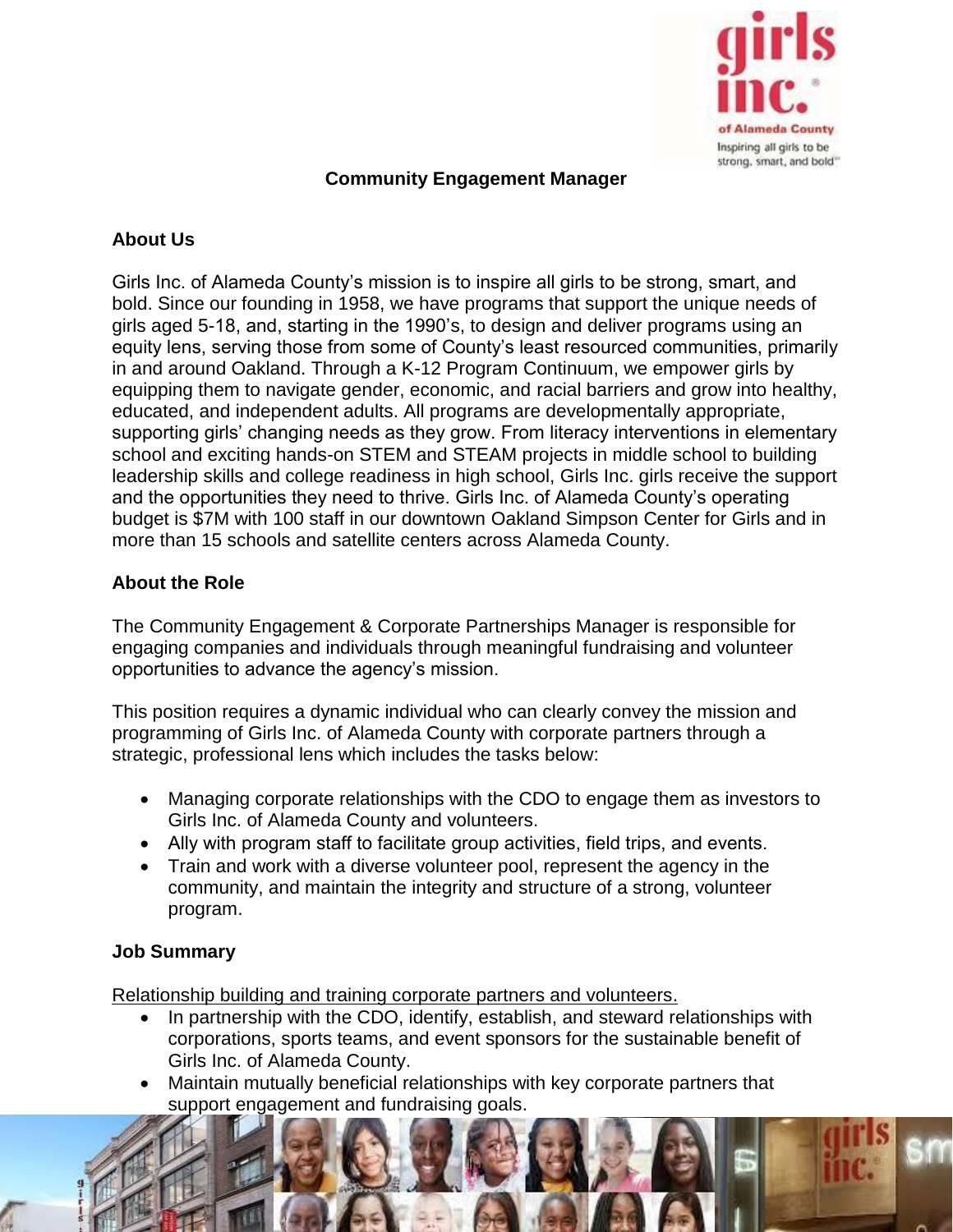- Design, coordinate and manage Girls Inc. of Alameda County volunteer efforts to support programming needs and fundraising events,
- Serve as a community liaison representing Girls Inc. at outreach and recruiting events.
- Recruit, on-board, train, and place key volunteers in coordination with Program needs.
- Prepare effective written materials needed to provide support and training to Girls Inc. staff members on volunteer issues.

### Design and coordination of engagements.

• Plan, coordinate and manage on-site and off-site corporate volunteerism events, engaging girls in professional spaces and with professionals to broaden their understanding of future opportunities for themselves including but not limited to field trips, internships, panels, and tutoring.

#### Reporting

- Maintain volunteer database and statistics, record all volunteer activities, prepare regular reports and coordinate information-sharing across the Development team to support fundraising efforts and prioritization.
- Perform other duties as assigned in person or in virtual workspace.

## **About You**

- Bachelor's degree.
- Some development/fundraising experience including relationship stewardship.
- Demonstrated ability to communicate professionally with and motivate a diverse population of children. and adults at all levels of a company.
- Ability to demonstrate cultural humility and inclusiveness and work well with people from diverse cultures, ethnicities, languages.
- This role includes engaging evening and weekend activities from time to time.
- Minimum of 2 years of experience managing volunteers and working with youth programs.
- Experience facilitating group activities, teaching or training.
- Demonstrated ability to manage multiple tasks and prioritize projects and work independently.
- Strong written and verbal communication skills and ability to communicate effectively.
- Ability to lift, bend, move up to 20 lbs.
- Proficiency in Microsoft Office Suite.
- Familiarity with Raisers Edge, or other fundraising software.
- Desired qualities include curiosity, optimism, compassion, resourcefulness and integrity.
- Candidate must be willing to work evenings and weekends as needed
- Employment is contingent upon a clean driving record, insurance and a valid California Driver's License
- Fingerprinting and a criminal background check required for employment